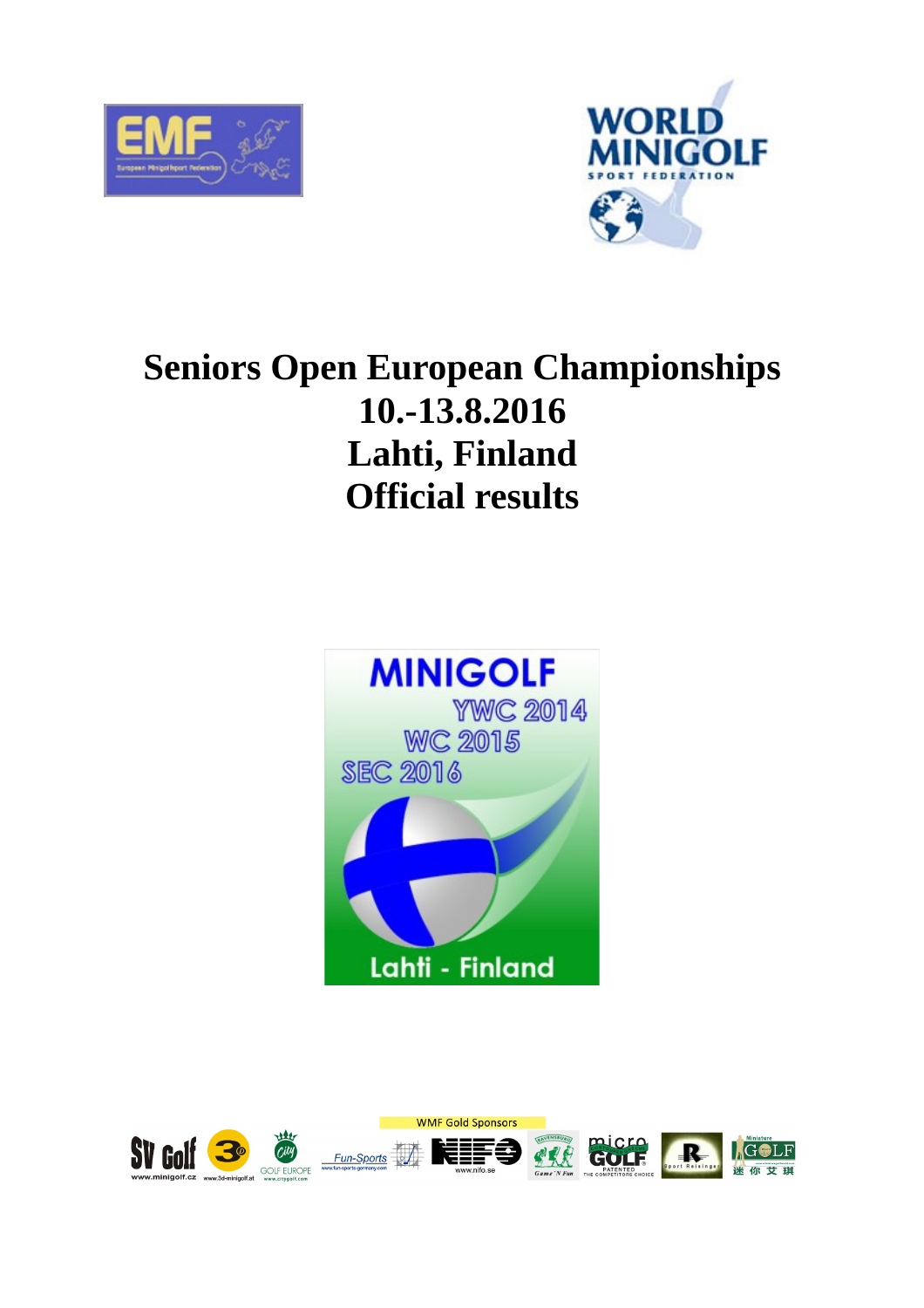#### JURY OF THE TOURNAMENT

Sandra Walker (chair) Daniel Langenes Georg Stöckli

REFEREES

Wil van Disseldorp (head) Peter Burri Staffan Lundblad

#### TEAM SUBSTITUTIONS

| Austria women      |
|--------------------|
| Switzerland men    |
| Sweden men         |
| Austria men        |
| Netherlands men    |
| Germany men        |
| Czech republic men |

out Maria Fuschlberger, in Eva Reiländer, after round 4 out Christian Kühni, in Jörg Wiedemeier, after round 4 out Mikael Karlsson, in Stefan Viberg, after round 4 out Harald Exl, in Egon Stingl, after round 4 lane 12 out Kees van de Peppel, in Frits Zwaal, after round 7 lane 11 out Dirk Czerwek, in Karl-Heinz Gerwert, after round 7 out Petr Vlcek, in Zdenek Andr, after round 8 lane 9

**PENALTIES** 

No penalties given

JURY DECISIONS REGARDING MATHCPLAY

Due to bad weather forecast for day 4, it was decided to play the first round of mens matchplay on day 3 after strokeplay finals.

Due to bad weather the finals and bronze medal matches of matchplay competition were played on 12 lanes.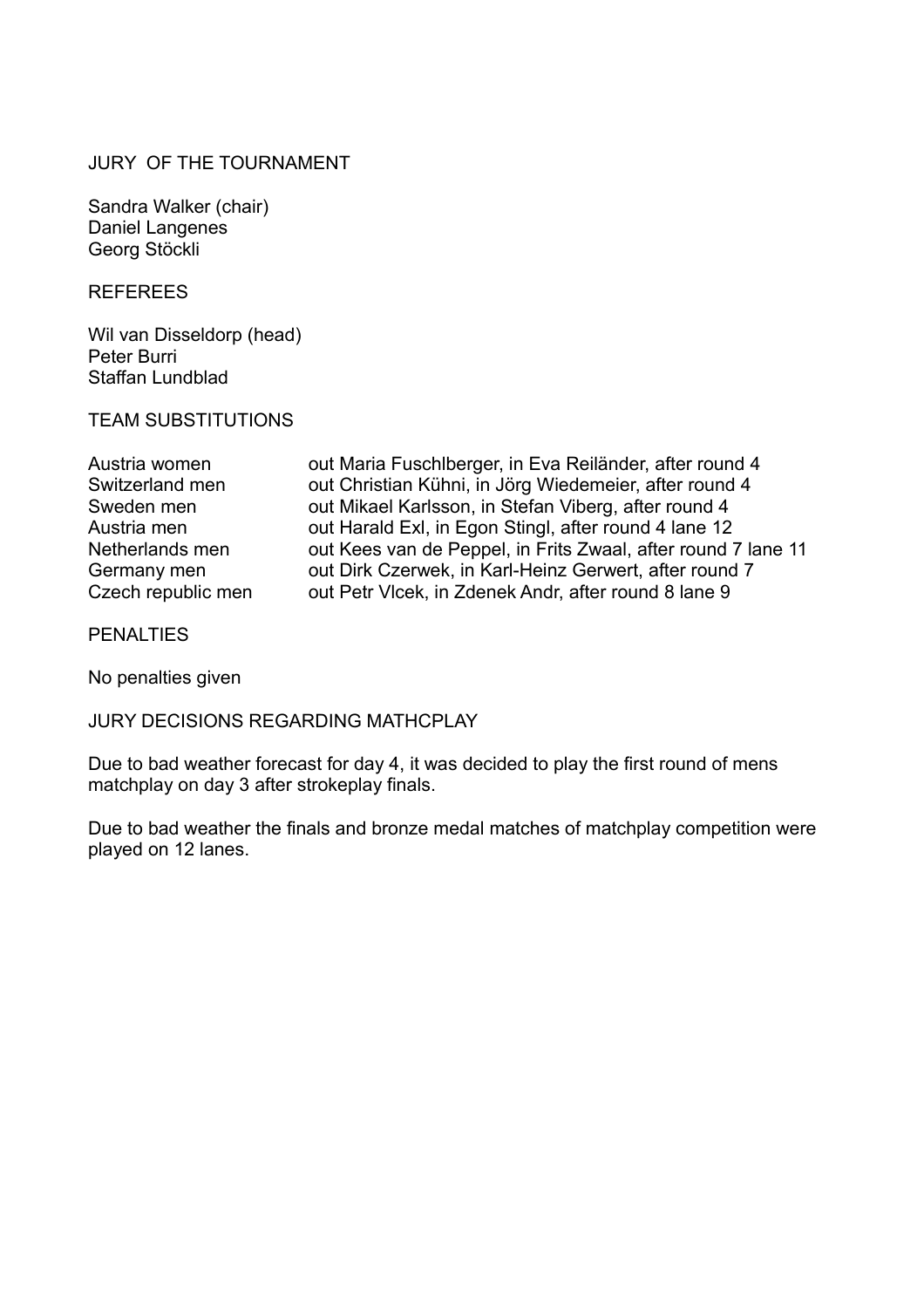|                   | <b>Women</b><br>Seniors European Championships, strokeplay, Lahti, Finland |          |                                        |                      |                      |                                          |           |    |         |       |                        |
|-------------------|----------------------------------------------------------------------------|----------|----------------------------------------|----------------------|----------------------|------------------------------------------|-----------|----|---------|-------|------------------------|
|                   | <b>LUNDELL Annelie</b>                                                     |          |                                        |                      |                      | □ 22 21 22 23 19 19<br>33 35 35 36 34 35 |           |    | $= 334$ | $+10$ | $21.00$ 1.<br>34.67 6. |
| 2.1               | VON DEM KNESEBECK Alexandra                                                | F.<br>F. | 20                                     | 34 35                |                      | 27 23 22 24 21<br>38 33 32 30            |           | ÷  | 339     | $+15$ | 22.83 5.<br>33.67 2.   |
| 3.1               | <b>KOBISCH Alice</b>                                                       | F.       | 43                                     | 19 27<br>35          | 24 21 20             | 33 31 34                                 | -21<br>32 | ÷  | 340     | $+16$ | 22.00 3.<br>34.67 4.   |
| 4.                | <b>WARNECKE Nicole</b>                                                     | F        |                                        |                      |                      | 23 24 20 23 21 20<br>38 37 33 36 30 35   |           | Ξ. | 340     | $+16$ | 21.83 2.<br>34.83 7.   |
| 5.1               | <b>REINICKE Andrea</b>                                                     |          | 21<br>33                               | 23                   |                      | 28 21 22 22<br>38 35 35 31 36            |           | Ξ. | 345     | $+21$ | 22.83 4.<br>34.67 5.   |
| ю<br>6.           | <b>ANDEREGG Claudia</b>                                                    | F.<br>F. | 21                                     | 27                   |                      | 27 21 24 19<br>37 39 36 33 34 34         |           |    | $= 352$ | $+28$ | 23.17 6.<br>35.50 8.   |
| 7 <sub>1</sub>    | <b>THORS Bernice</b>                                                       | E.       | 29<br>33                               |                      |                      | 22 24 23 22 30<br>28 38 35 37 31         |           | Ξ  | 352     | $+28$ | 25.00 8.<br>33.67 1.   |
| 8. $\blacksquare$ | <b>LUNDBERG Linda</b>                                                      | F        | 29<br>35                               | 26<br>34             |                      | 23 31 23 21<br>31 32 33                  | 39        | Ξ  | 357     | $+33$ | 25.50 9.<br>34.00 3.   |
| $9. \Box$         | <b>SCHUSTER Claudia</b>                                                    |          | 28<br>35                               |                      |                      | 28 24 29 23 26<br>29 35 36 38 46         |           | Ξ  | 377     | $+53$ | 26.33 12.<br>36.50 12. |
|                   | 10. <b>ERIKSSON</b> Inger                                                  |          | 23                                     | 23<br>34 44          | 24 22 28<br>36 38 39 |                                          |           | Ξ  | 311     | $+41$ | 24.00 7.<br>38.20 15.  |
|                   | 11. <b>HIMÖRCK Tuula</b>                                                   | E.       | 29                                     | 30<br>36 41 35 35 33 | 21 25 26             |                                          |           |    | $= 311$ | $+41$ | 26.20 10.<br>36.00 11. |
|                   | 12. BJÖRK Seija                                                            | E.       | 25<br>40                               | 26<br>33             | 33 31 22<br>34 33 39 |                                          |           | Ξ. | 316     | $+46$ | 27.40 15.<br>35.80 9.  |
| 13. $\Gamma$      | <b>REILÄNDER Eva</b>                                                       | F.       | $E$ 27                                 | 22<br>32 41 38 40 36 | 30 28 26             |                                          |           |    | $= 320$ | $+50$ | 26.60 13.<br>37.40 13. |
| 14.               | <b>KNOTZER Johanna</b>                                                     |          | F 37 41 35 45 32                       | 30 24 24 27 26       |                      |                                          |           | =  | 321     | $+51$ | 26.20 11.<br>38.00 14. |
|                   | 15. MUSTONEN Nina                                                          |          | □ 34 25 27 26 31<br>F 38 37 35 32 38   |                      |                      |                                          |           |    | $= 323$ | $+53$ | 28.60 18.<br>36.00 10. |
|                   | 16. FUSCHLBERGER Maria                                                     |          | □ 26 28 27 24 30<br>F 45 42 37 41 43   |                      |                      |                                          |           |    | $= 343$ | $+73$ | 27.00 14.<br>41.60 16. |
|                   | 17. <b>HANSEN Inge-Lise</b>                                                |          | □ 31 25 25 28 29<br>F 38 42 38 45 50   |                      |                      |                                          |           |    | $= 351$ | $+81$ | 27.60 16.<br>42.60 17. |
|                   | 18. SOLA Minna                                                             |          | $E$ 24 34 25 30 28<br>₣ 43 44 47 43 39 |                      |                      |                                          |           |    | $= 357$ | $+87$ | 28.20 17.<br>43.20 18. |

## **Individual strokeplay women**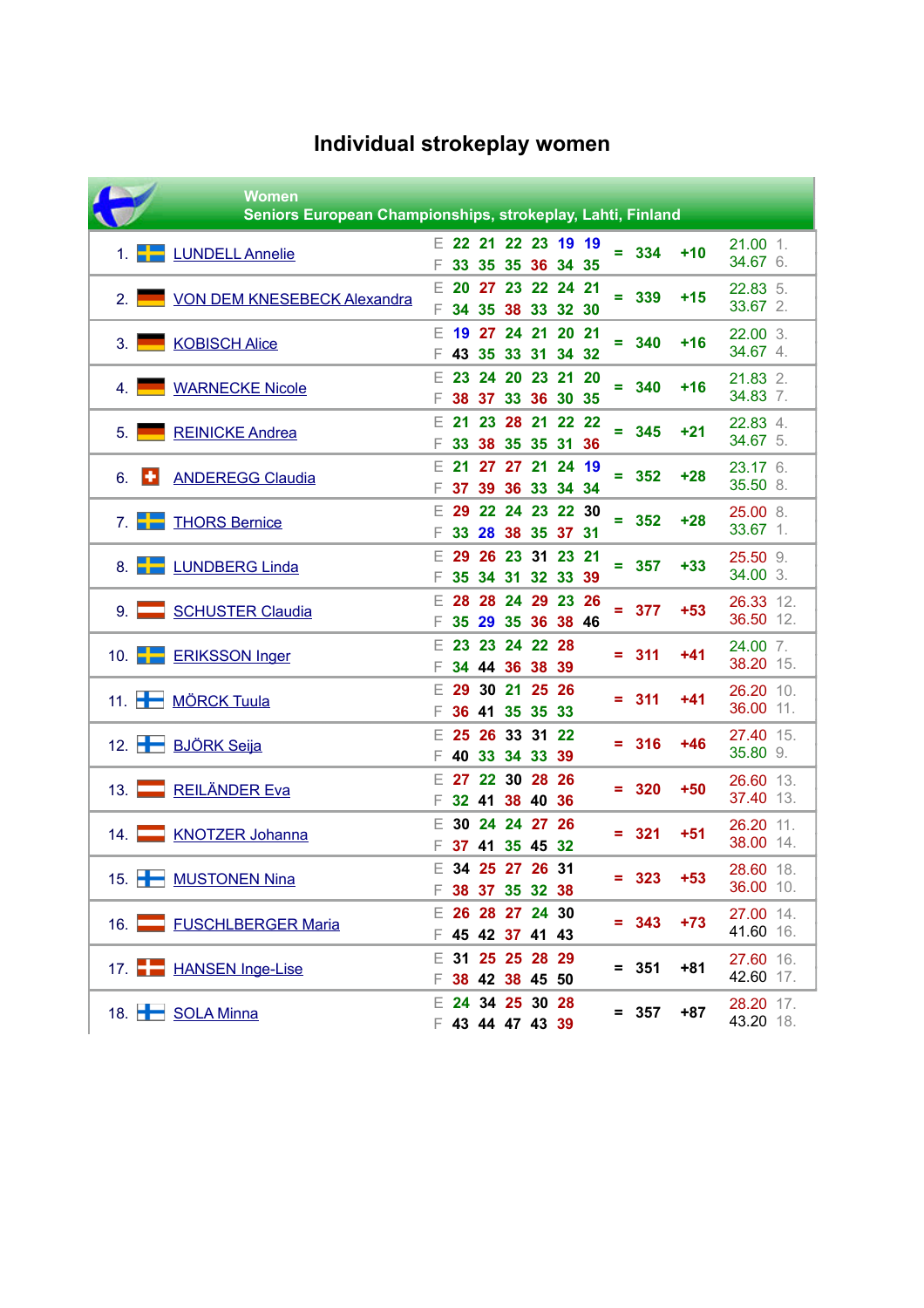# **Individual strokeplay men**

|                      | <b>Men</b><br>Seniors European Championships, strokeplay, Lahti, Finland |    |                                        |          |  |                                                 |   |         |       |                                     |
|----------------------|--------------------------------------------------------------------------|----|----------------------------------------|----------|--|-------------------------------------------------|---|---------|-------|-------------------------------------|
| 1. $\leftarrow$      | <b>ÅGREN Daniel</b>                                                      |    | 29.                                    | 31       |  | □ 23 19 21 19 19 20<br>32 27 33 29              |   | $= 302$ | $-22$ | $20.17$ 1.<br>$30.17$ 2.            |
|                      | 2. BJÖRK Stefan                                                          | Е  | 19                                     |          |  | 22 21 21 20 22<br>34 33 33 30 29 29             |   | $= 313$ | $-11$ | $20.83$ 3.<br>31.33 5.              |
|                      | 3. MUNTER Morgan                                                         | E  | 21<br>31                               | 21<br>27 |  | 24 20 25 22<br>30 31 33 30                      |   | $= 315$ | -9    | 22.17 12.<br>30.33 3.               |
|                      | 4. WESTERBERG Magnus                                                     | F  | 23<br>30                               | 26<br>30 |  | 23 22 20 24<br>30 35 29 26                      |   | $= 318$ | -6    | 23.00 22.<br>$30.00$ 1.             |
|                      | 5. VIBERG Stefan                                                         | E  |                                        |          |  | 19 23 21 25 22 22<br>30 36 32 29 30 31          |   | $= 320$ | -4    | 22.00 11.<br>31.33 4.               |
|                      | 6. VOZAR Josef                                                           | E  |                                        | 22 20    |  | 19 23 22 21<br>31 36 30 34 31 32                |   | $= 321$ | $-3$  | 21.17 4.<br>32.33 14.               |
| 7.1                  | GERWERT Karl-Heinz                                                       | Е  | 18                                     |          |  | 22 20 21 19 22<br>38 33 32 36 34 29             |   | $= 324$ | +0    | 20.33 2.<br>33.67 22.               |
| 8.1                  | CLASEN Tim                                                               | F. | 21<br>29                               |          |  | 19 23 24 21 22<br>34 33 30 35 34                | ÷ | 325     | +1    | 21.67 7.<br>32.50 16.               |
|                      | 9. STANEK Stanislav                                                      | F  | 21<br>28                               |          |  | 24 22 21 20 26<br>30 30 38 36 30                |   | $= 326$ | $+2$  | 22.33 15.<br>32.00 11.              |
|                      | 10. METYS Jan                                                            | F  | 25                                     | 21       |  | 24 21 22 21<br>35 29 34 32 34 30                |   | $= 328$ | +4    | 22.33 14.<br>32.33 12.              |
|                      | 11. KULLICK Robert                                                       | E  | 20<br>33                               | 33       |  | 22 26 27 21 23<br>34 27 30 32                   |   | $= 328$ | +4    | 23.17 26.<br>31.50 6.               |
| 12.                  | <b>KOBISCH Roman</b>                                                     | Е  | 20<br>31                               | 30       |  | 24 24 22 24 26<br>30 38 28 33<br>22 26 23 20 26 |   | $= 330$ | +6    | 23.33 27.<br>31.67 8.               |
| 13.1                 | <b>SCHUSTER Reinhard</b>                                                 | E  | 21<br>33<br>20                         | 29       |  | 33 32 28 39<br>23 22 26 22 22                   |   | $= 332$ | $+8$  | 23.00 25.<br>32.33 13.              |
| 14.                  | <b>NEULAND Michael</b>                                                   | F. |                                        |          |  | 35 32 30 38 29 35                               |   | $= 334$ | $+10$ | 22.50 17.<br>33.17 19.              |
|                      | 15. JASPER Alex                                                          |    | $E$ 25 23 21 27 23                     |          |  | □ 24 19 26 21 21 27<br>F 33 29 32 33 32 38      |   | $= 335$ | $+11$ | 23.00 21.<br>32.83 18.<br>23.80 32. |
|                      | 16. REUNAVUORI Jukka                                                     |    | F 33 35 31 32 28<br>□ 25 21 24 19 25   |          |  |                                                 |   | $= 278$ | $+8$  | 31.80 9.<br>22.80 20.               |
|                      | 17. REHAK Jaroslav                                                       |    | 35 35 33 33 32<br>□ 22 23 22 21 24     |          |  |                                                 |   | $= 282$ | $+12$ | 33.60 21.<br>22.40 16.              |
|                      | 18. STEINER Adriano                                                      |    | F 34 40 36 30 30<br>□ 22 21 30 22 22   |          |  |                                                 |   | $= 282$ | $+12$ | 34.00 23.<br>23.40 29.              |
|                      | 19. <b>LUNDELL Martin</b>                                                |    | F 35 33 36 34 29<br>$E$ 25 22 26 23 26 |          |  |                                                 |   | $= 284$ | $+14$ | 33.40 20.<br>24.40 36.              |
|                      | 20. STEIGER Steven                                                       |    | F 38 32 31 30 32<br>$E$ 21 23 23 20 21 |          |  |                                                 |   | $= 285$ | $+15$ | 32.60 17.<br>21.60 6.               |
| $21.$ $\blacksquare$ | <b>ANDEREGG Roger</b>                                                    |    | ₣ 39 38 33 37 30<br>□ 21 21 22 23 22   |          |  |                                                 |   | $= 285$ | $+15$ | 35.40 38.<br>21.80 10.              |
| 22.1                 | JANSSEN Markus                                                           |    | 34 36 37 35 35<br>□ 22 21 25 25 20     |          |  |                                                 |   | $= 286$ | $+16$ | 35.40 37.<br>22.60 19.              |
| 23.                  | <b>BÄK Herbert</b>                                                       |    | F 34 38 34 33 34                       |          |  |                                                 |   | $= 286$ | $+16$ | 34.60 30.                           |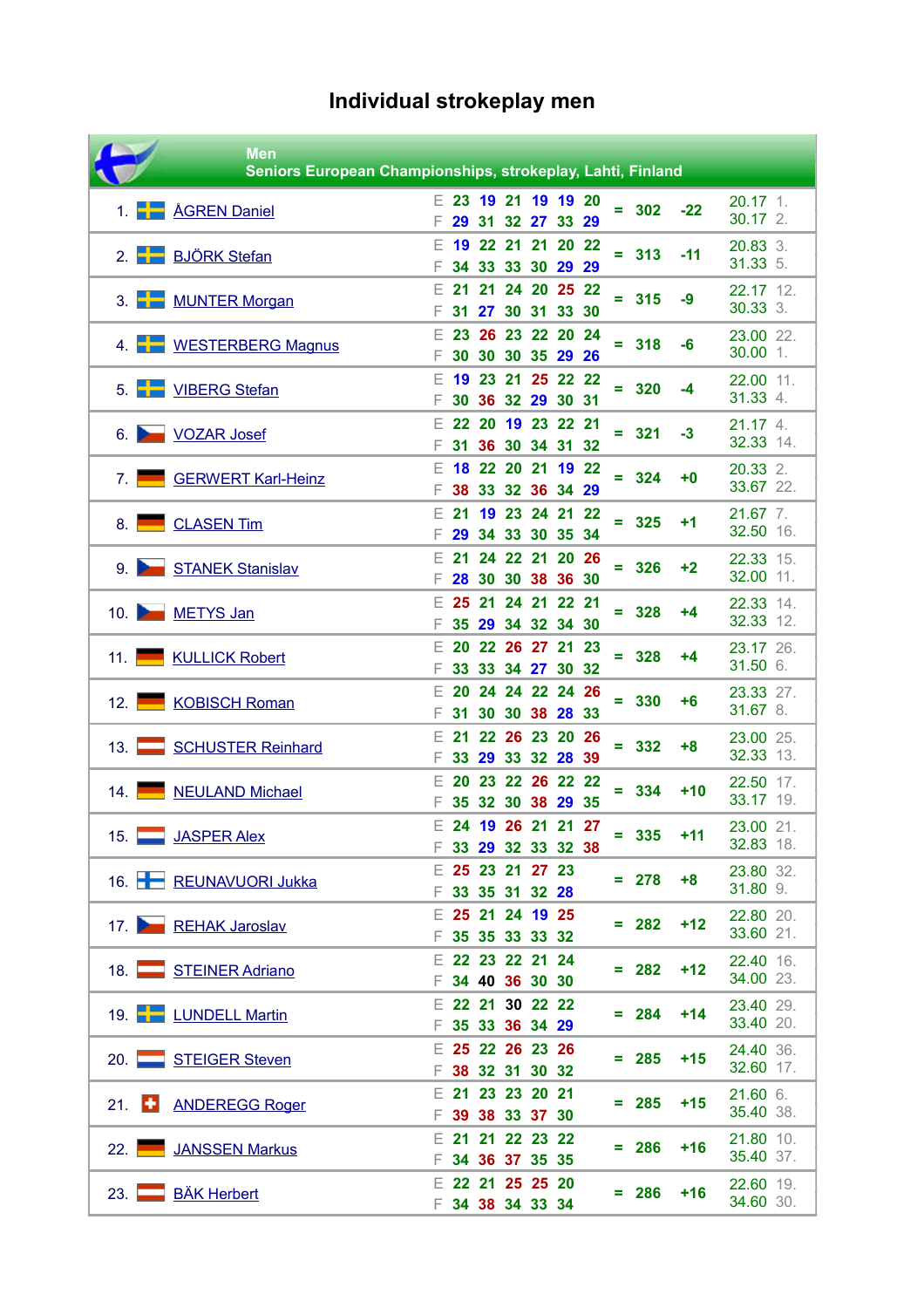| 24. KARLSSON Mikael                         |                     | □ 25 28 24 21 30                       | 286<br>$+16$       | 25.60 45.               |
|---------------------------------------------|---------------------|----------------------------------------|--------------------|-------------------------|
|                                             | F.                  | 31 32 31 31 33                         |                    | 31.60 7.                |
| 25. STINGL Egon                             | E.                  | 23 23 25 22 22<br>F 37 36 32 38 28     | $= 286$<br>$+16$   | 23.00 23.<br>34.20 26.  |
| $26.$ $\Box$<br><b>ZENGAFFINEN Reinhard</b> | 21<br>Е.            | 22 21 23 22<br>F 47 32 35 33 32        | $= 288$<br>$+18$   | 21.80 9.<br>35.80 41.   |
| 27 $\Box$<br><b>ZYSSET Stefan</b>           |                     | □ 23 24 24 23 24<br>F 35 37 35 33 31   | $= 289$<br>$+19$   | 23.60 30.<br>34.20 27.  |
| 28. SILLMAN Markku                          | E.<br>F.            | 22 24 25 27 20<br>37 33 36 36 29       | 289<br>$+19$<br>Ξ  | 23.60 31.<br>34.20 28.  |
| 29. SVIHEL Ladislav                         | E.<br>21            | 21 23 22 21<br>F 37 38 37 35 35        | 290<br>$+20$<br>÷  | $21.60$ 5.<br>36.40 44. |
| 30. WECHSELBERGER Anton                     |                     | $E$ 22 21 22 23 21                     | $+20$<br>$= 290$   | 21.80 8.<br>36.20 43.   |
| 31. CZERWEK Dirk                            | F.<br>$22 \,$<br>E. | 33 34 37 35 42<br>23 27 21 22          | $= 291$<br>$+21$   | 23.00 24.               |
| 32. NUOTIO Marko                            | F.                  | 38 36 31 38 33<br>$E$ 22 24 26 24 27   | $= 293$<br>$+23$   | 35.20 34.<br>24.60 37.  |
|                                             | F.                  | 35 29 32 35 39<br>$E$ 25 24 23 26 22   |                    | 34.00 25.<br>24.00 33.  |
| 33. LAKOS Karl                              | F.<br>E.            | 38 33 38 30 35<br>24 21 26 27 23       | 294<br>$+24$<br>Ξ  | 34.80 31.<br>24.20 34.  |
| $34.$ $\Box$<br><b>WIEDEMEIER Jörg</b>      |                     | F 31 34 39 38 31                       | $= 294$<br>$+24$   | 34.60 29.               |
| 35. KUJANSUU Juha-Petri                     | E.<br>F.            | 28 25 25 25 31<br>33 30 32 34 33       | 296<br>$+26$<br>÷  | 26.80 52.<br>32.40 15.  |
| 36. RANTANEN Jyri                           | E.<br>F.<br>39      | 27 25 22 22 25<br>33 35 31 37          | $= 296$<br>$+26$   | 24.20 35.<br>35.00 33.  |
| 37. EXL Harald                              | F.                  | $E$ 24 25 23 24 21<br>36 31 42 36 34   | $+26$<br>296<br>Ξ. | 23.40 28.<br>35.80 42.  |
| 38. LEHTO Juha                              | Е.<br>F.            | 20 31 21 27 27<br>35 36 33 35 31       | 296<br>$+26$<br>Ξ. | 25.20 42.<br>34.00 24.  |
| 39. BROODBAKKER Hans                        |                     | □ 26 24 23 24 26<br>F 35 36 39 33 33   | 299 +29            | 24.60 38.<br>35.20 36.  |
| 40. • LOCHER Ewald                          | F.                  | □ 23 23 21 20 26<br>38 39 37 39 34     | $= 300$<br>$+30$   | 22.60 18.<br>37.40 49.  |
| 41. ANDR Zdenek                             |                     | □ 21 24 26 32 22                       | $= 302$<br>$+32$   | 25.00 41.<br>35.40 39.  |
| 42. AHRENBERG Ari                           | F.                  | 35 36 34 36 36<br>$E$ 24 28 21 19 32   | $= 302$<br>$+32$   | 24.80 40.               |
| 43. <b>BEE RASMUSSEN Morten</b>             |                     | ₣ 39 34 36 32 37<br>□ 29 26 27 23 22   | $= 303$<br>$+33$   | 35.60 40.<br>25.40 43.  |
|                                             |                     | ₣ 30 34 39 38 35<br>$E$ 32 30 23 28 23 |                    | 35.20 35.<br>27.20 53.  |
| 44. VAN VLIET André                         | E.                  | F 39 32 36 33 34<br>29 27 25 21 28     | $= 310$<br>+40     | 34.80 32.<br>26.00 49.  |
| $45.$ $\Box$<br><b>KÜHNI Christian</b>      | F.                  | 30 43 34 40 35<br>□ 28 25 21 31 25     | $= 312$<br>$+42$   | 36.40 45.               |
| 46. VLCEK Petr                              |                     | F 37 36 35 37 39                       | $= 314$<br>$+44$   | 26.00 47.<br>36.80 46.  |
| $47.$ $\Box$<br><b>HUBER Markus</b>         |                     | $E$ 23 22 28 25 26<br>F 43 39 39 37 33 | $= 315$<br>$+45$   | 24.80 39.<br>38.20 55.  |
| 48. KELLY Tony                              |                     | □ 28 28 24 26 24<br>F 33 41 41 38 34   | $= 317$<br>$+47$   | 26.00 48.<br>37.40 50.  |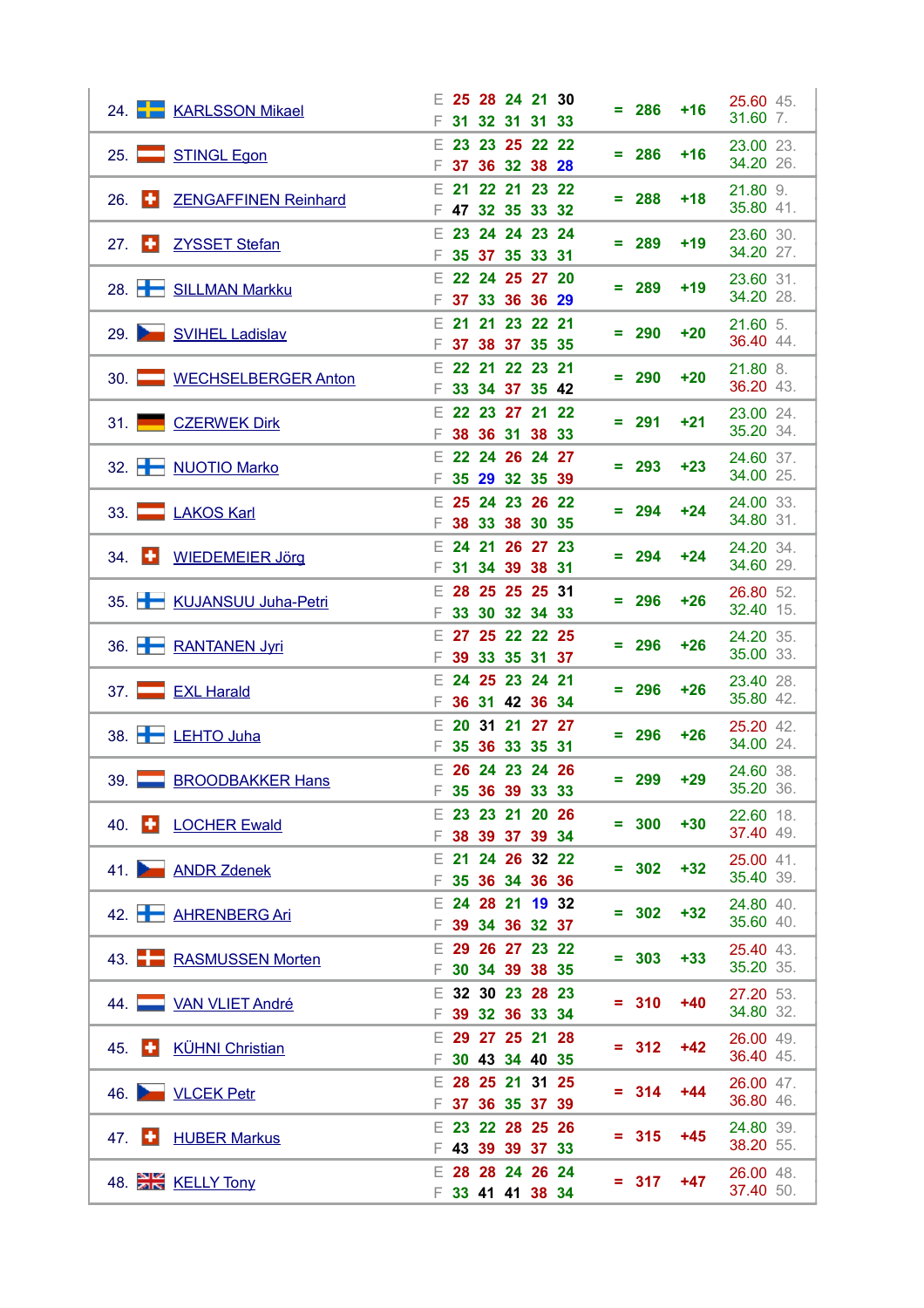| 49. JENSEN Erling        |          | $E$ 21 25 25 27 30<br>38 37 35 36 44   |                                  |  |                | $= 318$ | $+48$  | 25.60 44.<br>38.00 54. |  |
|--------------------------|----------|----------------------------------------|----------------------------------|--|----------------|---------|--------|------------------------|--|
| 50. <b>HANSEN Erwin</b>  |          | □ 29 28 28 24 24<br>F 43 35 35 36 37   |                                  |  |                | $= 319$ | $+49$  | 26.60 51.<br>37.20 48. |  |
| 51. CHRISTIANSEN Kim     |          | □ 30 28 24 23 27<br>F 36 42 35 35 40   |                                  |  |                | $= 320$ | $+50$  | 26.40 50.<br>37.60 52. |  |
| 52. ZWAAL Frits          |          | $E$ 24 25 31 32 25<br>F 36 36 36 37 39 |                                  |  |                | $= 321$ | $+51$  | 27.40 54.<br>36.80 47. |  |
| 53. CHMUT Vasilii        |          | □ 29 28 32 28 26<br>₣ 49 34 38 36 35   |                                  |  |                | $= 335$ | $+65$  | 28.60 55.<br>38.40 56. |  |
| 54. HOMER Sean           |          | □ 28 31 27 32 36<br>F 37 33 44 34 40   |                                  |  |                | $= 342$ | $+72$  | 30.80 62.<br>37.60 53. |  |
| 55. BOGOMOLOV Andrej     |          | □ 32 27 27 30 28<br>F 38 43 44 41 50   |                                  |  |                | $= 360$ | $+90$  | 28.80 56.<br>43.20 61. |  |
| 56. BENTALL Derek        | E.<br>F. |                                        | 30 33 30 25 33<br>40 42 38 44 50 |  |                | $= 365$ | $+95$  | 30.20 60.<br>42.80 58. |  |
| 57. ROTA Frank           |          | $E$ 31 33 34 25 27<br>F 42 45 52 38 38 |                                  |  |                | $= 365$ | $+95$  | 30.00 59.<br>43.00 60. |  |
| 58. CHERNYAEV Sergey     |          | □ 27 24 31 32 30<br>F 53 36 47 49 39   |                                  |  |                | $= 368$ | $+98$  | 28.80 57.<br>44.80 65. |  |
| 59. VITTEN RASMUSSEN Jan | E.       | F 39 47 42 52 42                       |                                  |  | 33 34 24 32 24 | $= 369$ | $+99$  | 29.40 58.<br>44.40 64. |  |
| 60. JAKOBSEN Peder       | E.       | F 37 39 45 49 36                       | 35 24 33 44 27                   |  |                | $= 369$ | $+99$  | 32.60 64.<br>41.20 57. |  |
| 61. WAGNER Detlef        | F        | □ 34 27 33 32 32<br>51 42 38 47 39     |                                  |  |                | $= 375$ | $+105$ | 31.60 63.<br>43.40 62. |  |
| 62. DONNELLY David       |          | $E$ 33 33 29 40 31<br>₣ 44 47 44 36 43 |                                  |  |                | $= 380$ | $+110$ | 33.20 65.<br>42.80 59. |  |
| 63. AMEY Adrian          | F.       | $E$ 36 32 33 35 36                     | 56 45 39 39 42                   |  |                | $= 393$ | $+123$ | 34.40 66.<br>44.20 63. |  |
| 64. BALDORF Robert       |          | $E$ 29 34 32 28 30<br>F 51 49 48 47 51 |                                  |  |                | $= 399$ | $+129$ | 30.60 61.<br>49.20 66. |  |
| DNF KLARENBEEK Roland    |          | € 22 23 22 22<br>F 32 33 33 30         |                                  |  |                | $= 217$ | $+1$   | 22.25 13.<br>32.00 10. |  |
| DNF WAN DE PEPPEL Kees   |          | □ 22 24 29 29<br>₣ 40 31 31 48         |                                  |  |                | $= 254$ | $+38$  | 26.00 46.<br>37.50 51. |  |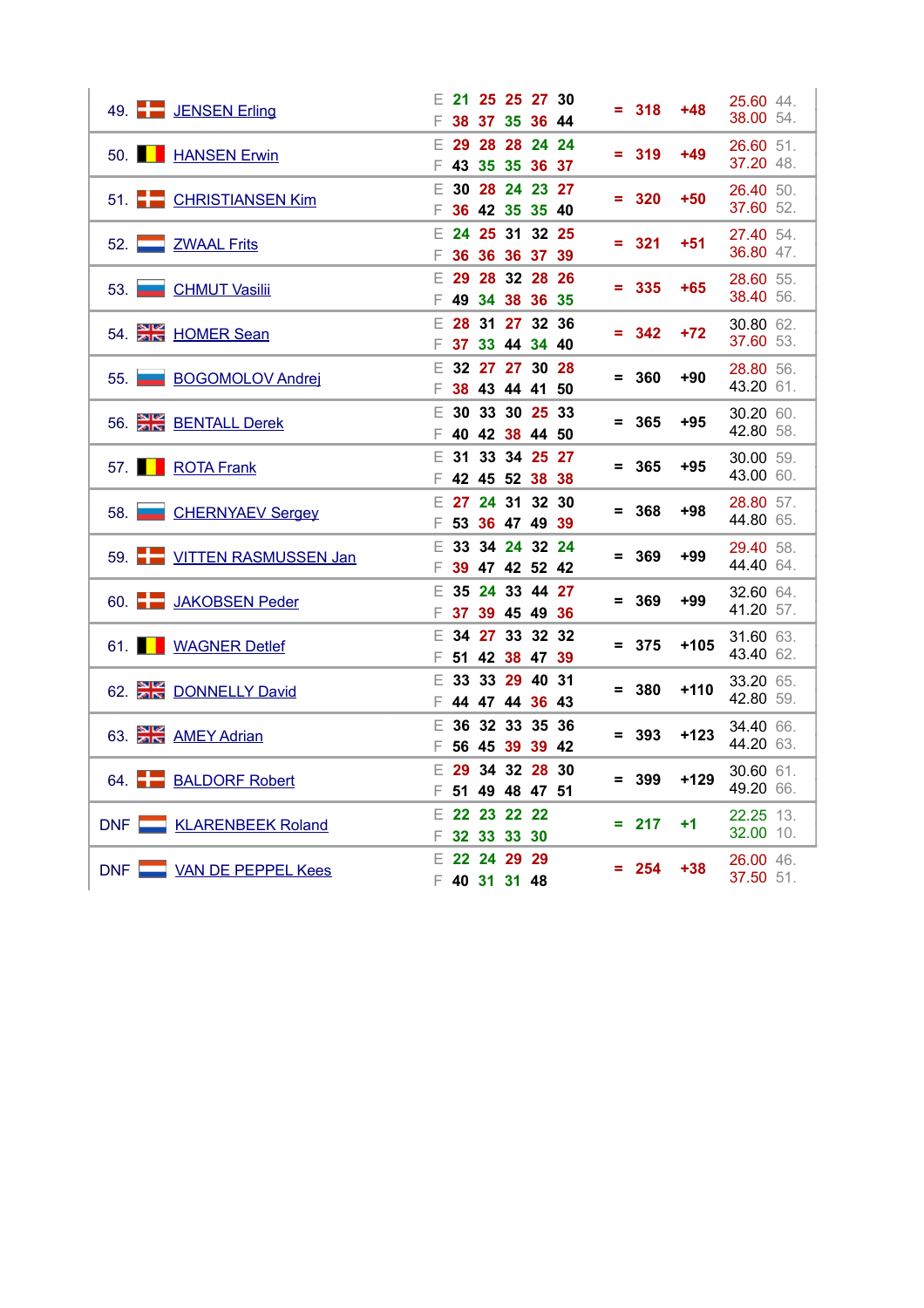### **Teams women**

| <b>Germany women</b>        |    |    |         |         |      |          |                |
|-----------------------------|----|----|---------|---------|------|----------|----------------|
| <b>WARNECKE Nicole</b>      | F. | 23 | 24      | - 20    | 23   | 234<br>= | 22.50<br>36.00 |
|                             | F  | 38 | 37      | 33      | 36   |          |                |
| VON DEM KNESEBECK Alexandra | F  | 20 | 27      | 23      | - 22 | 232<br>۰ | 23.00          |
|                             |    | 34 | 35      | 38      | 33   |          | 35.00          |
| <b>KOBISCH Alice</b>        | F. | 19 | 27      | 24      | 21   | 233<br>= | 22.75          |
|                             |    | 43 | 35      | 33      | 31   |          | 35.50          |
| <b>REINICKE Andrea</b>      |    |    |         |         |      |          |                |
|                             | F. | 62 | 78      | 67      | 66   | 699      | 22.75          |
|                             |    |    | 115 107 | 104 100 |      |          | 35.50          |

| 2.<br><b>Sweden women</b> |         |               |           |               |            |         |                |
|---------------------------|---------|---------------|-----------|---------------|------------|---------|----------------|
| <b>LUNDBERG Linda</b>     | F       | 29<br>35      | -26<br>34 | 23<br>31      | - 31<br>32 | $= 241$ | 27.25<br>33.00 |
| <b>LUNDELL Annelie</b>    | F       | $22 \,$<br>33 | 21<br>35  | 22<br>35      | 23<br>36   | $= 227$ | 22.00<br>34.75 |
| <b>THORS Bernice</b>      | F.<br>F | 29<br>33      | 22<br>28  | 24<br>38      | 23<br>35   | $= 232$ | 24.50<br>33.50 |
| <b>ERIKSSON Inger</b>     |         |               |           |               |            |         |                |
|                           | F.      | 80<br>101     | 69<br>97  | 69<br>104 103 | - 77       | $= 700$ | 24.58<br>33.75 |

| 3.<br><b>Finland women</b> |                                                                   |                           |
|----------------------------|-------------------------------------------------------------------|---------------------------|
| <b>MÖRCK Tuula</b>         | 29<br><b>30</b><br>21<br>- 25<br>F.<br>F<br>35<br>36<br>-35<br>41 | 26.25<br>$= 252$<br>36.75 |
| æ<br><b>BJÖRK Seija</b>    | 25<br>26<br>33<br>31<br>F.<br>F<br>40<br>33<br>34<br>33           | 28.75<br>$= 255$<br>35.00 |
| <b>MUSTONEN Nina</b>       | 34<br>25<br>27<br>26<br>F<br>F<br>35<br>32<br>38<br>37            | 28.00<br>$= 254$<br>35.50 |
| <b>SOLA Minna</b>          |                                                                   |                           |
|                            | F<br>88<br>81<br>81<br>82<br>114 111 104 100                      | 27.67<br>$= 761$<br>35.75 |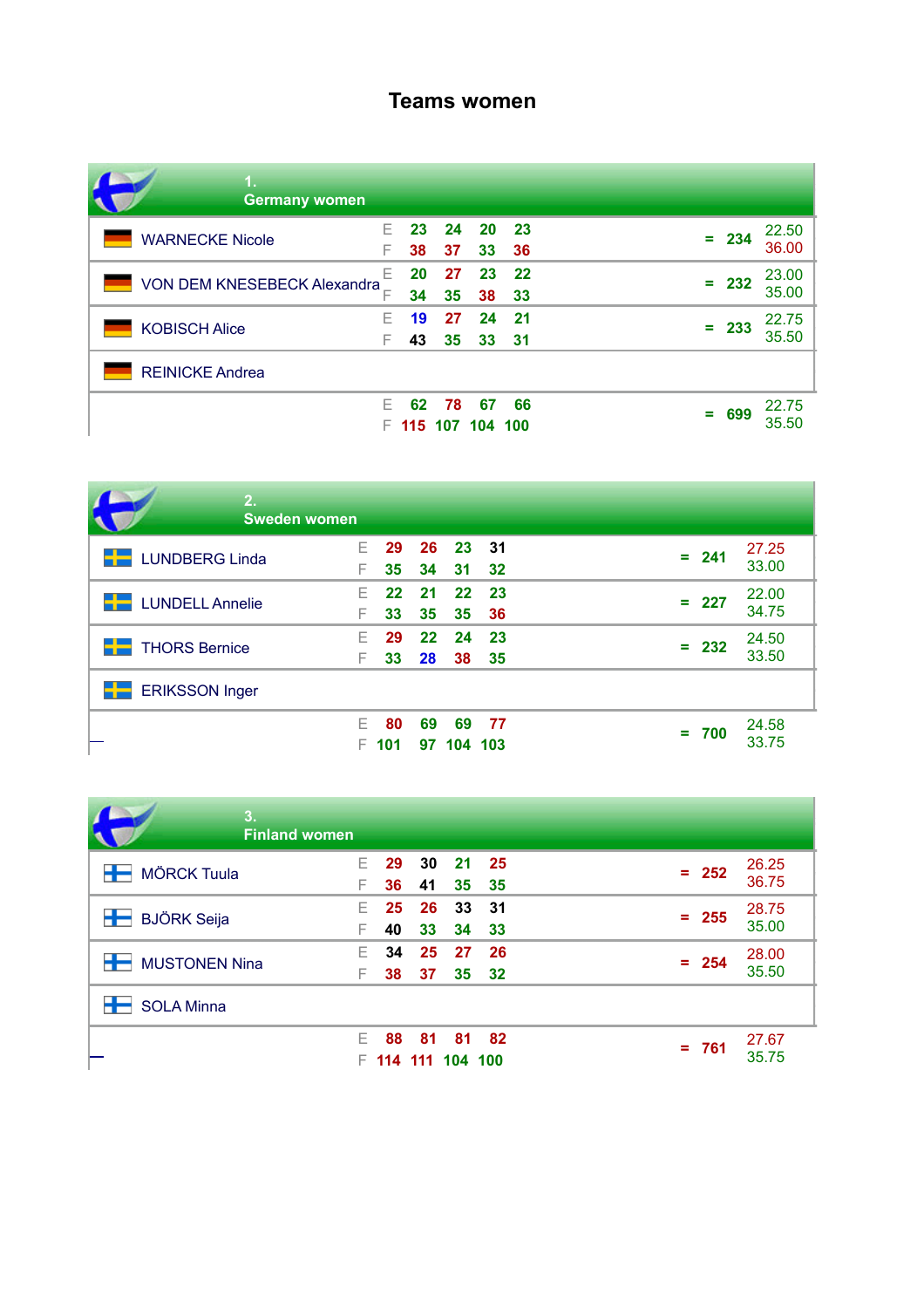| 4.<br><b>Austria women</b> |        |          |          |                       |            |         |                |
|----------------------------|--------|----------|----------|-----------------------|------------|---------|----------------|
| <b>KNOTZER Johanna</b>     |        | 30<br>37 | 24<br>41 | -24<br>35             | - 27<br>45 | $= 263$ | 26.25<br>39.50 |
| <b>FUSCHLBERGER Maria</b>  | F.     | 26<br>45 | 28<br>42 |                       |            | $= 141$ | 27.00<br>43.50 |
| <b>SCHUSTER Claudia</b>    | F.     | 28<br>35 | 28<br>29 | 24<br>35              | 29<br>36   | $= 244$ | 27.25<br>33.75 |
| <b>REILÄNDER Eva</b>       | Е<br>F |          |          | 30<br>38              | 28<br>40   | $= 136$ | 29.00<br>39.00 |
|                            | F      | 84       | 80       | 78<br>117 112 108 121 | 84         | $= 784$ | 27.17<br>38.17 |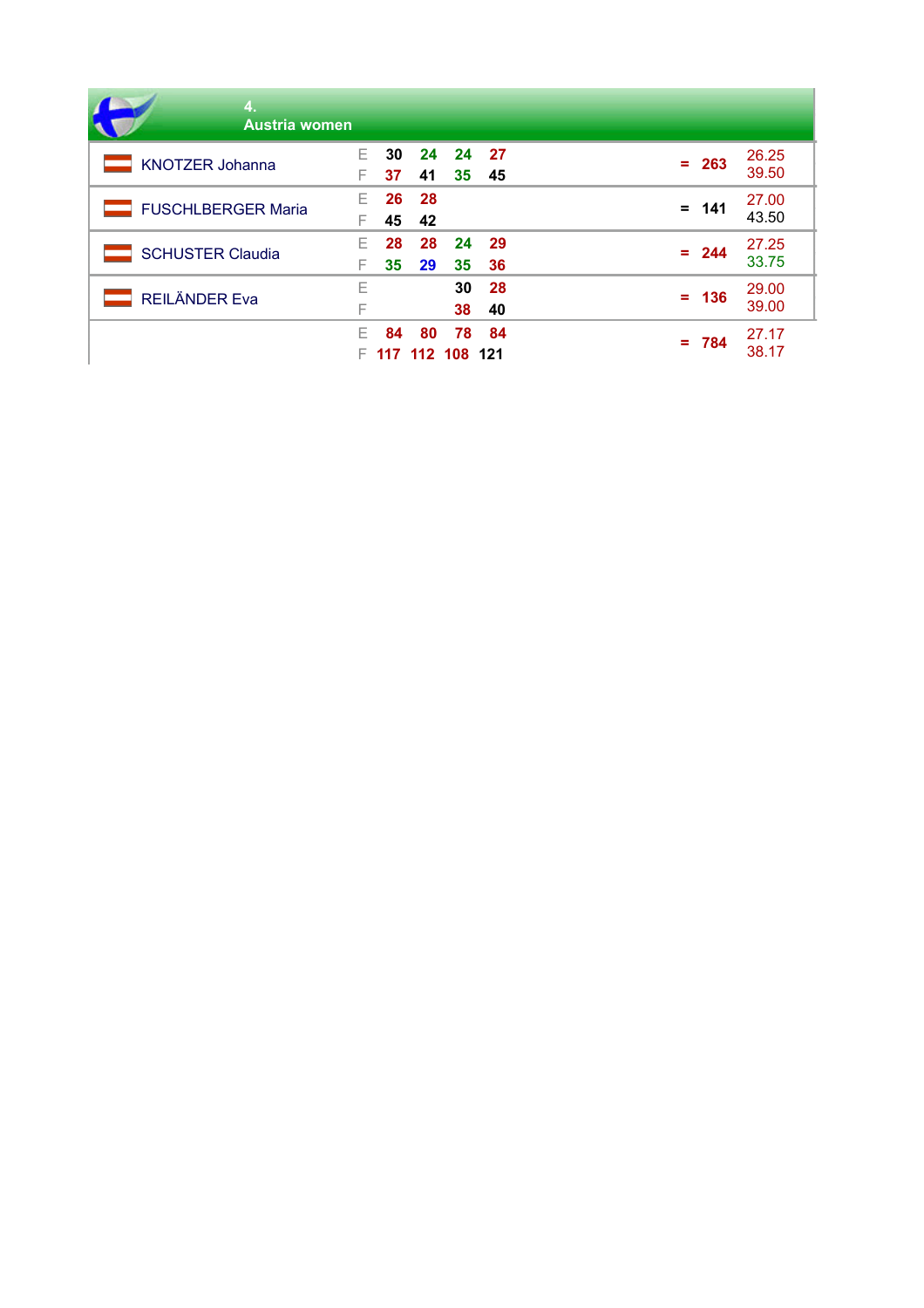### **Teams men**

| 1.<br><b>Sweden men</b>  |        |          |          |                    |          |           |                |
|--------------------------|--------|----------|----------|--------------------|----------|-----------|----------------|
| <b>WESTERBERG Magnus</b> | Е<br>F | 23<br>30 | 26<br>30 | 23<br>30           | 22<br>35 | $= 219$   | 23.50<br>31.25 |
| <b>BJÖRK Stefan</b>      | Ε<br>F | 19<br>34 | 22<br>33 | 21<br>33           | 21<br>30 | 213<br>÷  | 20.75<br>32.50 |
| <b>KARLSSON Mikael</b>   | Ε<br>F | 25<br>31 | 28<br>32 |                    |          | 116<br>÷  | 26.50<br>31.50 |
| <b>LUNDELL Martin</b>    | E<br>F | 22<br>35 | 21<br>33 | 30<br>36           | 22<br>34 | 233<br>Ξ  | 23.75<br>34.50 |
| <b>MUNTER Morgan</b>     | F<br>F | 21<br>31 | 21<br>27 | 24<br>30           | 20<br>31 | 205<br>÷  | 21.50<br>29.75 |
| <b>ÅGREN Daniel</b>      | Ε<br>F | 23<br>29 | 19<br>31 | 21<br>32           | 19<br>27 | 201<br>÷  | 20.50<br>29.75 |
| <b>VIBERG Stefan</b>     | Е<br>F |          |          | 21<br>32           | 25<br>29 | $= 107$   | 23.00<br>30.50 |
|                          | F<br>F | 190      | 133 137  | 140<br>186 193 186 | 129      | 1294<br>Ξ | 22.46<br>31.46 |

| 2.<br><b>Germany men</b>  |         |                         |                                    |          |          |    |         |                |
|---------------------------|---------|-------------------------|------------------------------------|----------|----------|----|---------|----------------|
| <b>KULLICK Robert</b>     | E<br>F  | 20<br>33                | 22<br>33                           | 26<br>34 | 27<br>27 |    | $= 222$ | 23.75<br>31.75 |
| <b>CZERWEK Dirk</b>       | F<br>F  | $22 \overline{)}$<br>38 | 23<br>36                           | 27<br>31 | 38       |    | $= 215$ | 24.00<br>35.75 |
| <b>CLASEN Tim</b>         | F<br>F  | 21<br>29                | 19<br>34                           | 23<br>33 | 24<br>30 |    | $= 213$ | 21.75<br>31.50 |
| <b>KOBISCH Roman</b>      | F<br>F  | 20<br>31                | 24<br>30                           | 24<br>30 | 22<br>38 |    | $= 219$ | 22.50<br>32.25 |
| <b>NEULAND Michael</b>    | F<br>F  | 20<br>35                | 23<br>32                           | 22<br>30 | 26<br>38 |    | $= 226$ | 22.75<br>33.75 |
| <b>JANSSEN Markus</b>     | F<br>F  | 21<br>34                | 21<br>36                           | 22<br>37 | 23<br>35 | Ξ. | 229     | 21.75<br>35.50 |
| <b>GERWERT Karl-Heinz</b> | Ε<br>F  |                         |                                    |          | 21       | ÷  | 21      | 21.00          |
|                           | F<br>F. |                         | 124 132 144 143<br>200 201 195 206 |          |          | Ξ. | 1345    | 22.63<br>33.42 |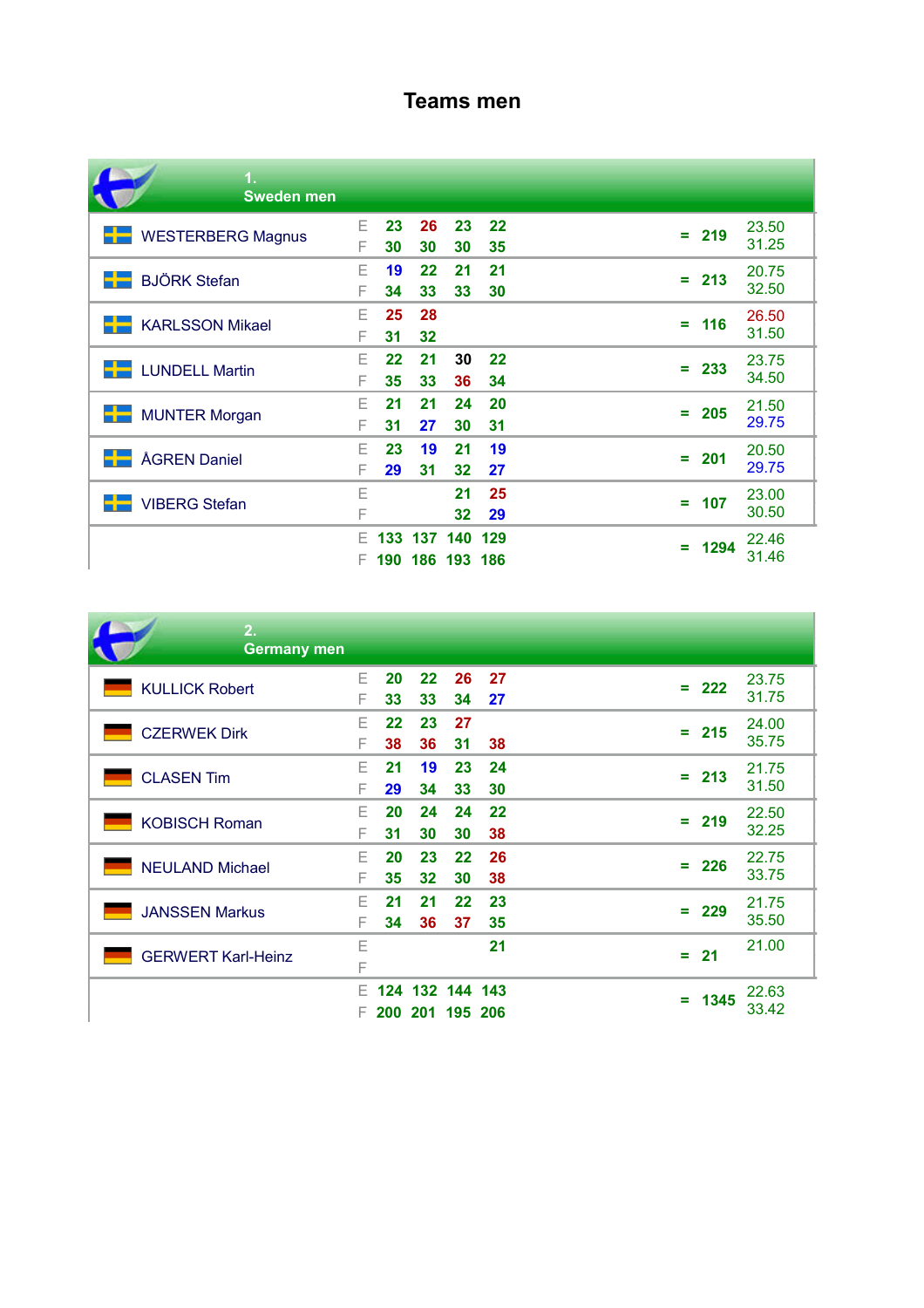| 3.<br><b>Czech republic men</b> |         |                         |                    |          |                       |    |         |                |
|---------------------------------|---------|-------------------------|--------------------|----------|-----------------------|----|---------|----------------|
| <b>VOZAR Josef</b>              | F<br>F  | $22 \overline{ }$<br>31 | 20<br>36           | 19<br>30 | 23<br>34              |    | $= 215$ | 21.00<br>32.75 |
| <b>SVIHEL Ladislav</b>          | F<br>F  | 21<br>37                | 21<br>38           | 23<br>37 | 22<br>35              |    | $= 234$ | 21.75<br>36.75 |
| <b>METYS Jan</b>                | F<br>F  | 25<br>35                | 21<br>29           | 24<br>34 | 21<br>32              |    | $= 221$ | 22.75<br>32.50 |
| <b>VLCEK Petr</b>               | F<br>F  | 28<br>37                | 25<br>36           | 21<br>35 | 20 <sub>9</sub><br>37 |    | $= 239$ | 26.86<br>36.25 |
| <b>REHAK Jaroslav</b>           | F<br>F  | 25<br>35                | 21<br>35           | 24<br>33 | 19<br>33              | Ξ. | 225     | 22.25<br>34.00 |
| <b>STANEK Stanislav</b>         | F<br>F  | 21<br>28                | 24<br>30           | 22<br>30 | 21<br>38              |    | $= 214$ | 22.00<br>31.50 |
| <b>ANDR Zdenek</b>              | Ε<br>F  |                         |                    |          | 14 <sub>9</sub>       |    | $= 14$  | 28.00          |
|                                 | F<br>F. | 142 <sub>2</sub>        | 132<br>203 204 199 | 133      | 140<br>209            | ÷  | 1362    | 22.79<br>33.96 |

| 4.<br><b>Austria men</b>   |         |               |            |                            |             |          |      |                |
|----------------------------|---------|---------------|------------|----------------------------|-------------|----------|------|----------------|
| <b>EXL Harald</b>          | E<br>F  | 24<br>36      | - 25<br>31 | 33 12                      |             | $\equiv$ | 149  | 24.50<br>37.50 |
| <b>BÄK Herbert</b>         | Е<br>F  | $22 \,$<br>34 | 21<br>38   | 25<br>34                   | 25<br>33    | $=$      | 232  | 23.25<br>34.75 |
| <b>LAKOS Karl</b>          | E<br>F  | 25<br>38      | 24<br>33   | 23<br>38                   | 26<br>30    | Ξ.       | 237  | 24.50<br>34.75 |
| <b>WECHSELBERGER Anton</b> | F<br>F  | $22 \,$<br>33 | 21<br>34   | $22 \overline{)}$<br>37    | 23<br>35    | Ξ.       | 227  | 22.00<br>34.75 |
| <b>STEINER Adriano</b>     | F<br>F  | $22 \,$<br>34 | 23<br>40   | $22 \overline{)}$<br>36    | 21<br>30    | Ξ        | 228  | 22.00<br>35.00 |
| <b>SCHUSTER Reinhard</b>   | Е<br>F  | 21<br>33      | 22<br>29   | 26<br>33                   | 23<br>32    | ÷        | 219  | 23.00<br>31.75 |
| <b>STINGL Egon</b>         | Ε<br>F  |               |            | 25                         | 22<br>10638 | ÷        | 95   | 23.50<br>36.00 |
|                            | F<br>F. | 136           | 136        | 143 140<br>208 205 221 198 |             | ÷        | 1387 | 23.13<br>34.67 |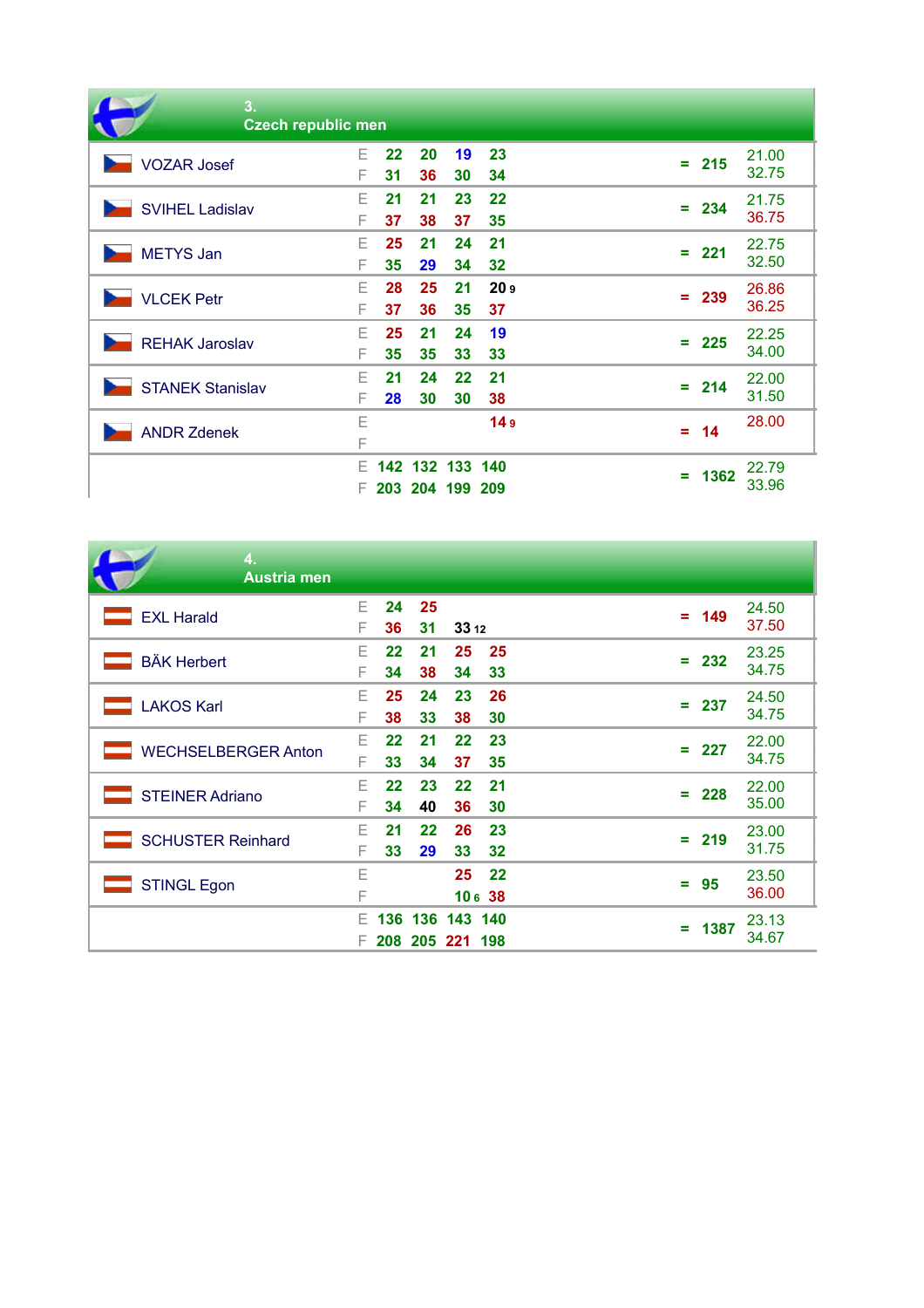| 5.<br><b>Finland men</b>        |    |                   |         |    |         |           |                                                                                                                   |
|---------------------------------|----|-------------------|---------|----|---------|-----------|-------------------------------------------------------------------------------------------------------------------|
| <b>AHRENBERG Ari</b>            | E  | 24                | 28      | 21 | 19      |           | 23.00                                                                                                             |
|                                 | F  | 39                | 34      | 36 | 32      |           | $= 233$<br>35.25<br>24.00<br>227<br>÷<br>32.75<br>24.75<br>$= 238$<br>34.75<br>25.75<br>$= 232$<br>32.25<br>24.50 |
| <b>NUOTIO Marko</b>             | F  | $22 \overline{)}$ | 24      | 26 | 24      |           |                                                                                                                   |
|                                 | F  | 35                | 29      | 32 | 35      |           |                                                                                                                   |
| <b>LEHTO Juha</b>               | Е  | 20                | 31      | 21 | 27      |           |                                                                                                                   |
|                                 | F  | 35                | 36      | 33 | 35      |           |                                                                                                                   |
| +<br><b>KUJANSUU Juha-Petri</b> | F  | 28                | 25      | 25 | 25      |           |                                                                                                                   |
|                                 | F  | 33                | 30      | 32 | 34      |           |                                                                                                                   |
| <b>SILLMAN Markku</b>           | F  | $22 \overline{)}$ | 24      | 25 | 27      | $= 240$   |                                                                                                                   |
|                                 | F  | 37                | 33      | 36 | 36      |           | 35.50                                                                                                             |
| <b>REUNAVUORI Jukka</b>         | F  | 25                | 23      | 21 | 27      | $= 227$   | 24.00                                                                                                             |
|                                 | F  | 33                | 35      | 31 | 32      |           | 32.75                                                                                                             |
| 士<br><b>RANTANEN Jyri</b>       |    |                   |         |    |         |           |                                                                                                                   |
|                                 | F. | 141               | 155     |    | 139 149 | 1397<br>÷ | 24.33                                                                                                             |
|                                 | F. |                   | 212 197 |    | 200 204 |           | 33.88                                                                                                             |

| 6.<br><b>Netherlands men</b> |         |                         |          |                        |           |   |         |                |
|------------------------------|---------|-------------------------|----------|------------------------|-----------|---|---------|----------------|
| <b>VAN VLIET André</b>       | E.<br>F | 32<br>39                | 30<br>32 | 23<br>36               | 28<br>33  |   | $= 253$ | 28.25<br>35.00 |
| <b>BROODBAKKER Hans</b>      | F<br>F  | 26<br>35                | 24<br>36 | 23<br>39               | 24<br>33  |   | $= 240$ | 24.25<br>35.75 |
| <b>KLARENBEEK Roland</b>     | F<br>F  | 22<br>32 <sub>2</sub>   | 23<br>33 | 22<br>33               | 22<br>30  |   | $= 217$ | 22.25<br>32.00 |
| <b>VAN DE PEPPEL Kees</b>    | F<br>F  | $22 \overline{)}$<br>40 | 24<br>31 | 29<br>31               | 33 11     |   | $= 210$ | 25.00<br>37.38 |
| <b>STEIGER Steven</b>        | F<br>F  | 25<br>38                | 22<br>32 | 26<br>31               | 23<br>30  | ÷ | 227     | 24.00<br>32.75 |
| <b>JASPER Alex</b>           | F<br>F  | 24<br>33                | 19<br>29 | 26<br>32               | 21<br>33  |   | $= 217$ | 22.50<br>31.75 |
| <b>ZWAAL Frits</b>           | Ε<br>F  |                         |          |                        | 32<br>137 |   | $= 45$  | 32.00<br>33.43 |
|                              | F<br>F. | 151<br>217              |          | 142 149<br>193 202 205 | 150       | ÷ | 1409    | 24.67<br>34.04 |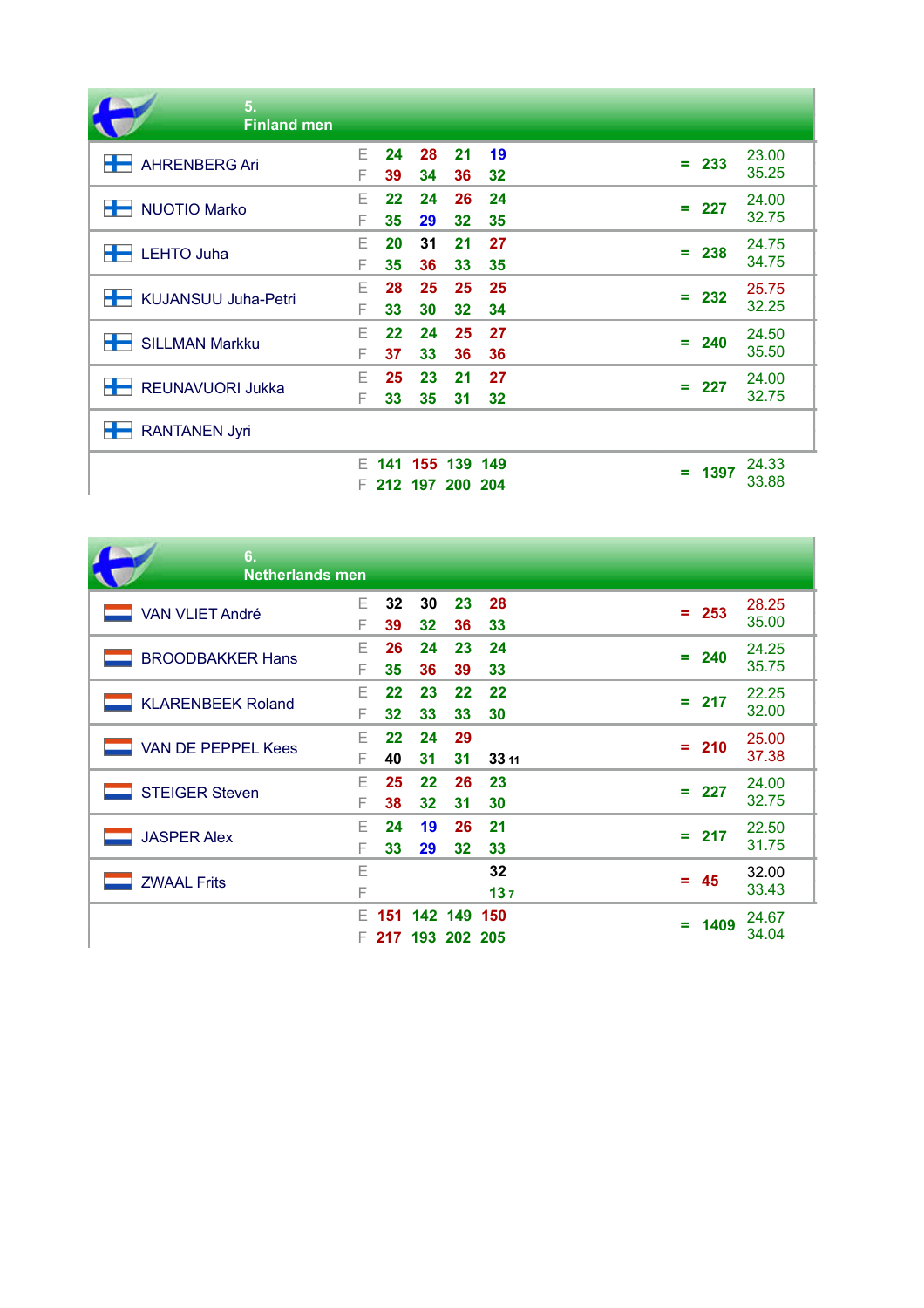|   | 7.<br><b>Switzerland men</b> |         |          |          |                        |          |         |      |                |
|---|------------------------------|---------|----------|----------|------------------------|----------|---------|------|----------------|
|   | <b>ZENGAFFINEN Reinhard</b>  | E.<br>F | 21<br>47 | 22<br>32 | 21<br>35               | 23<br>33 | $= 234$ |      | 21.75<br>36.75 |
| ÷ | <b>HUBER Markus</b>          | F<br>F  | 23<br>43 | 22<br>39 | 28<br>39               | 25<br>37 | $= 256$ |      | 24.50<br>39.50 |
|   | <b>ZYSSET Stefan</b>         | F<br>F  | 23<br>35 | 24<br>37 | 24<br>35               | 23<br>33 | $= 234$ |      | 23.50<br>35.00 |
|   | <b>KÜHNI Christian</b>       | Е<br>F  | 29<br>30 | 27<br>43 |                        |          | $=$     | 129  | 28.00<br>36.50 |
|   | <b>LOCHER Ewald</b>          | F<br>F  | 23<br>38 | 23<br>39 | 21<br>37               | 20<br>39 | ÷       | 240  | 21.75<br>38.25 |
| ÷ | <b>ANDEREGG Roger</b>        | F<br>F  | 21<br>39 | 23<br>38 | 23<br>33               | 20<br>37 | $= 234$ |      | 21.75<br>36.75 |
|   | <b>WIEDEMEIER Jörg</b>       | Ε<br>F  |          |          | 26<br>39               | 27<br>38 | $=$     | 130  | 26.50<br>38.50 |
|   |                              | F<br>F. | 140      | 141      | 143<br>232 228 218 217 | 138      | ÷       | 1457 | 23.42<br>37.29 |

| 8.<br>Denmark men               |         |           |                 |                       |          |     |         |                |
|---------------------------------|---------|-----------|-----------------|-----------------------|----------|-----|---------|----------------|
| <b>JAKOBSEN Peder</b>           | F.      | 35        | 24              | 33                    | 44       |     | $= 306$ | 34.00<br>42.50 |
| <b>BALDORF Robert</b>           | F<br>F  | 37<br>29  | 39<br>34        | 45<br>32 <sub>2</sub> | 49<br>28 |     |         | 30.75          |
|                                 | F       | 51        | 49              | 48                    | 47       |     | $= 318$ | 48.75          |
| <b>THE VITTEN RASMUSSEN Jan</b> | F.<br>F | 33<br>39  | 34<br>47        | 24<br>42              | 32<br>52 | $=$ | - 303   | 30.75<br>45.00 |
| <b>EXECUTE CHRISTIANSEN Kim</b> | F       | 30        | 28              | 24                    | 23       |     | $= 253$ | 26.25          |
|                                 | F       | 36        | 42              | 35                    | 35       |     |         | 37.00          |
| <b>JENSEN Erling</b><br>6 E     | F<br>F  | 21<br>38  | 25<br>37        | 25<br>35              | 27<br>36 | Ξ.  | 244     | 24.50<br>36.50 |
| <b>RASMUSSEN Morten</b>         | F       | 29        | 26              | 27                    | 23       |     | $= 246$ | 26.25<br>35.25 |
|                                 | F<br>F. | 30<br>177 | 34              | 39<br>171 165 177     | 38       |     |         | 28.75          |
|                                 | F.      |           | 231 248 244 257 |                       |          | Ξ.  | 1670    | 40.83          |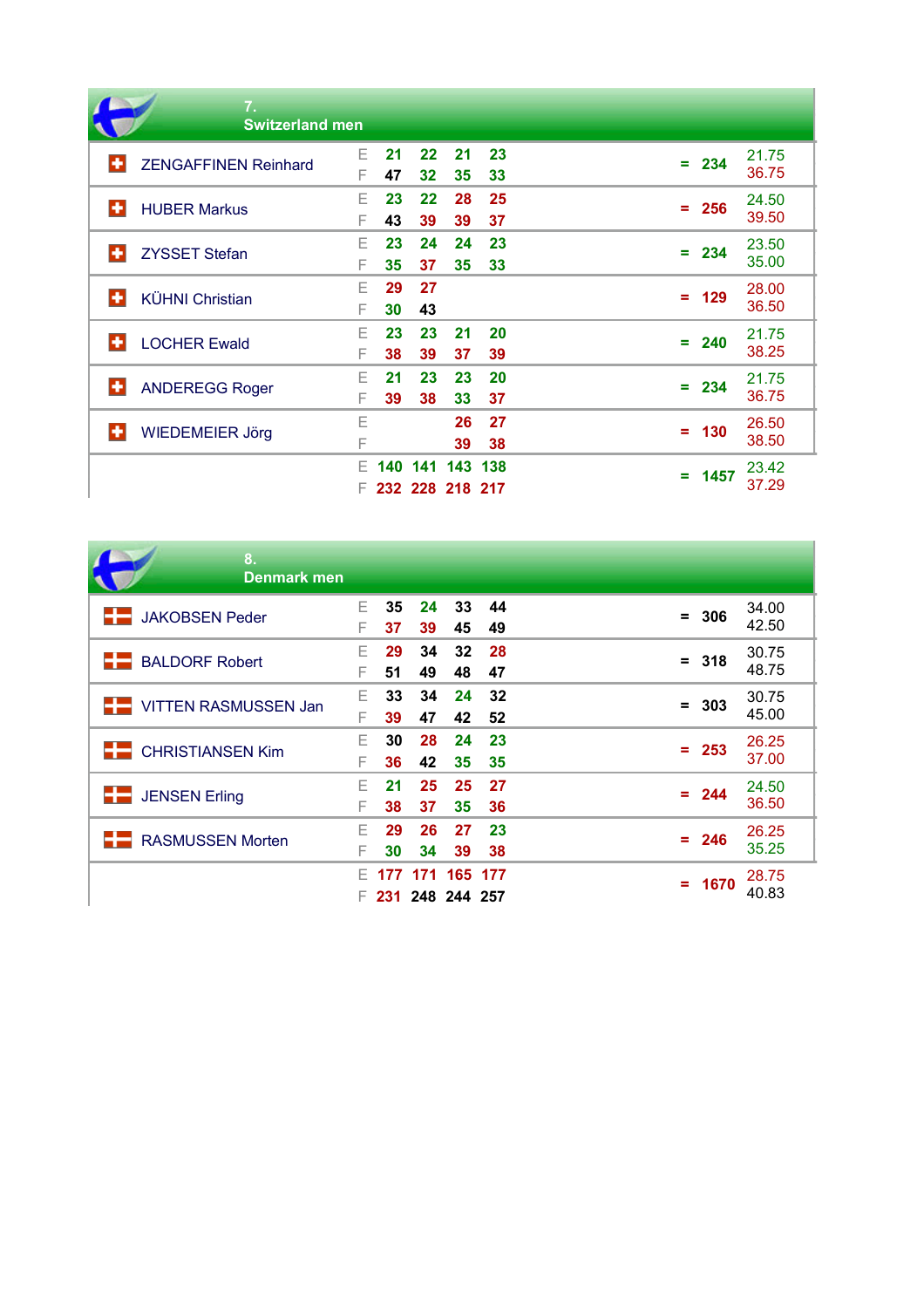### **Matchplay bracket, women**